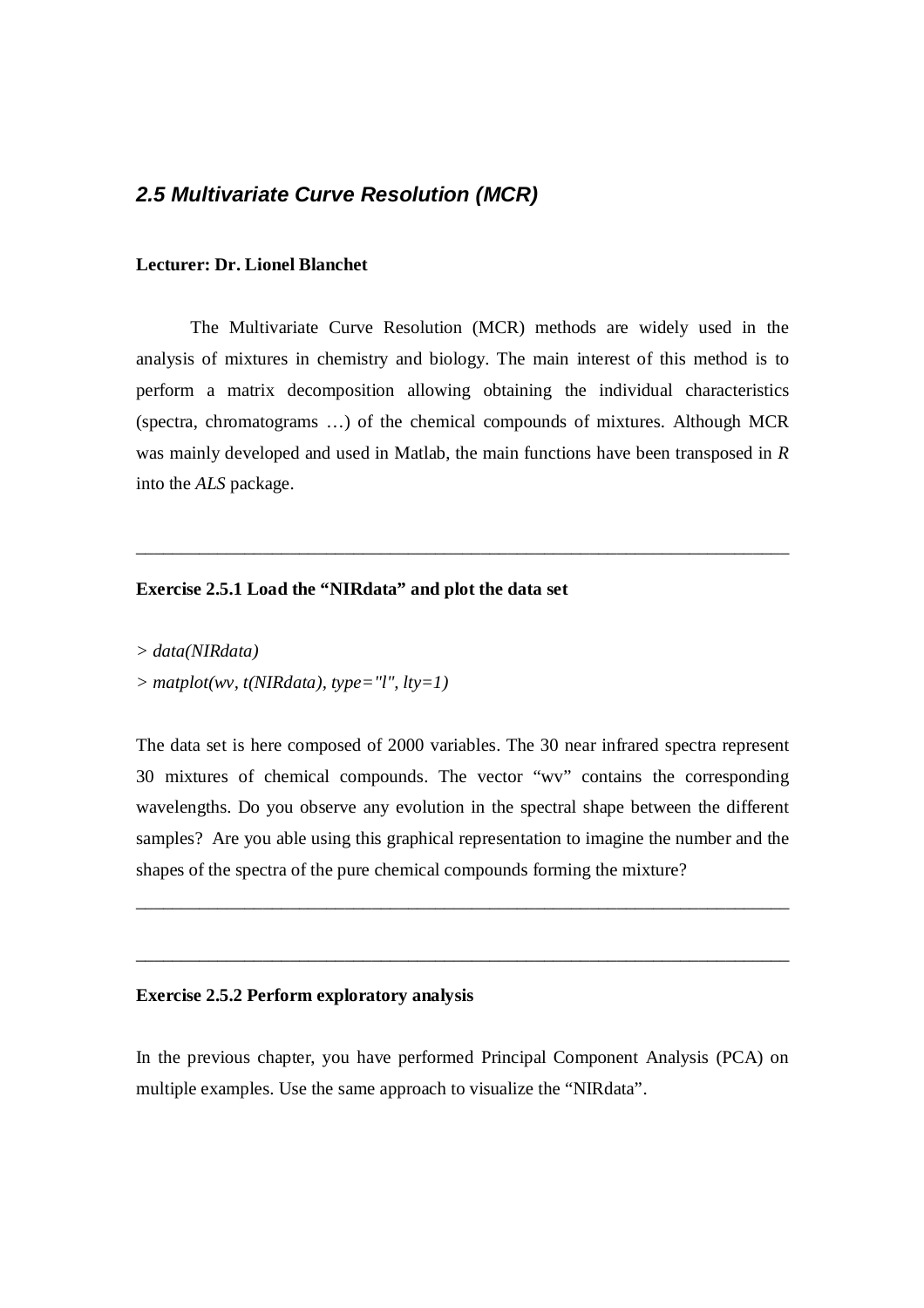*> NIRdata.mc <- scale(NIRdata, scale=FALSE)*

*> PC.NIRdata.mc <- PCA(NIRdata.mc)*

- *> scoreplot(PC.NIRdata.mc, main = "Scores")*
- *> loadingplot(PC.NIRdata.mc, main = "Loadings")*

Look at the score plot obtained. Do you visualize a logical evolution between the samples? From this observation are able to estimate the number of chemical compounds present in the mixture?

The score plot provides you information about the different samples. The information corresponding to variables is also of interest in this problem. Visualize the loading plot as you learn in chapter 2. Are you able to determine the chemical rank of this data set (i.e. number of compounds present)?

The resulting plot is difficult to read. Two reasons can explain it. First, the number of variables is very high (2000 variables), so the loading plot is too crowded. Second, a lot of variables are colinear: the different wavelengths belonging to the same peak appear grouped on the loading plot. However, the information about variables may be visualized in a more usual way for a chemist: as a spectrum.

 $>$  *matplot(wv, loadings(PC.NIRdata.mc)[,1:2], type="l", lty=1)* 

Can you identify the most important peaks for the PCA model? Are you able to interpret these loadings as spectra? In such a "toy-example", the interpretation is still doable. However, this task remains quite difficult and non intuitive for most of the chemists or biologists.

One of the objectives of MCR is to obtain more readable results. To do so the main constraint of PCA is removed: the orthogonality of the different components. Indeed two spectra of two pure chemical compounds can share multiple features and are therefore non orthogonal. The objective is to obtain an interpretable solution directly after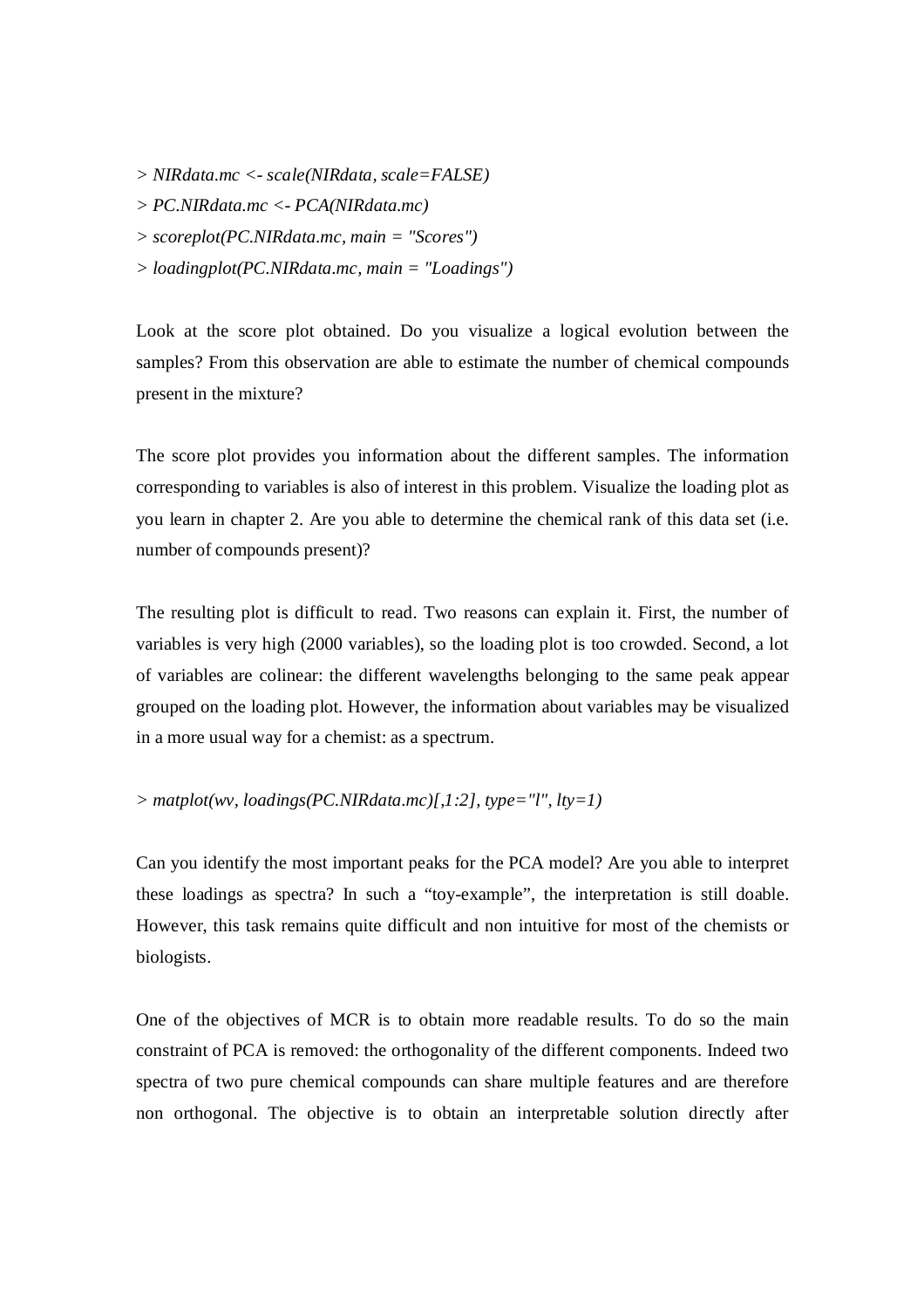statistical analysis. The components extracted must therefore stay within a meaningful "chemical subspace".

\_\_\_\_\_\_\_\_\_\_\_\_\_\_\_\_\_\_\_\_\_\_\_\_\_\_\_\_\_\_\_\_\_\_\_\_\_\_\_\_\_\_\_\_\_\_\_\_\_\_\_\_\_\_\_\_\_\_\_\_\_\_\_\_\_\_\_\_\_\_\_\_

\_\_\_\_\_\_\_\_\_\_\_\_\_\_\_\_\_\_\_\_\_\_\_\_\_\_\_\_\_\_\_\_\_\_\_\_\_\_\_\_\_\_\_\_\_\_\_\_\_\_\_\_\_\_\_\_\_\_\_\_\_\_\_\_\_\_\_\_\_\_\_\_

#### **Exercise 2.5.3 Construct an initial guess of the pure spectra**

The first approach in MCR is trying to estimate the pure spectra directly from the data. This is the approach proposed in SIMPLISMA (SIMPLe to use Interactive Self-Modelling Algorithm). The idea is to find the most different spectra within the dataset and assume that they are the most pure ones.

*> simplisma(t(NIRdata), 2, 0.1)*

Apply SIMPLISMA to the "NIRdata" for two components. Observe the resulting estimation of the pure spectra. Do they look like NIR spectra?

*> simplisma(t(NIRdata), 3, 0.1)*

Redo the SIMPLSIMA to the "NIRdata" but for three components. Observe the resulting estimation of the pure spectra. Do they still they look like NIR spectra? Do the two first components resemble the ones obtained before?

\_\_\_\_\_\_\_\_\_\_\_\_\_\_\_\_\_\_\_\_\_\_\_\_\_\_\_\_\_\_\_\_\_\_\_\_\_\_\_\_\_\_\_\_\_\_\_\_\_\_\_\_\_\_\_\_\_\_\_\_\_\_\_\_\_\_\_\_\_\_\_\_

\_\_\_\_\_\_\_\_\_\_\_\_\_\_\_\_\_\_\_\_\_\_\_\_\_\_\_\_\_\_\_\_\_\_\_\_\_\_\_\_\_\_\_\_\_\_\_\_\_\_\_\_\_\_\_\_\_\_\_\_\_\_\_\_\_\_\_\_\_\_\_\_

#### **Exercise 2.5.4 Construct an initial guess of the concentration profiles**

In the previous exercise pure spectra were estimated. One could be more interested in the evolution of the compound concentrations in the mixture. One possible approach is to apply SIMPLISMA on the transposed NIRdata. (You can do it as an extra exercise.)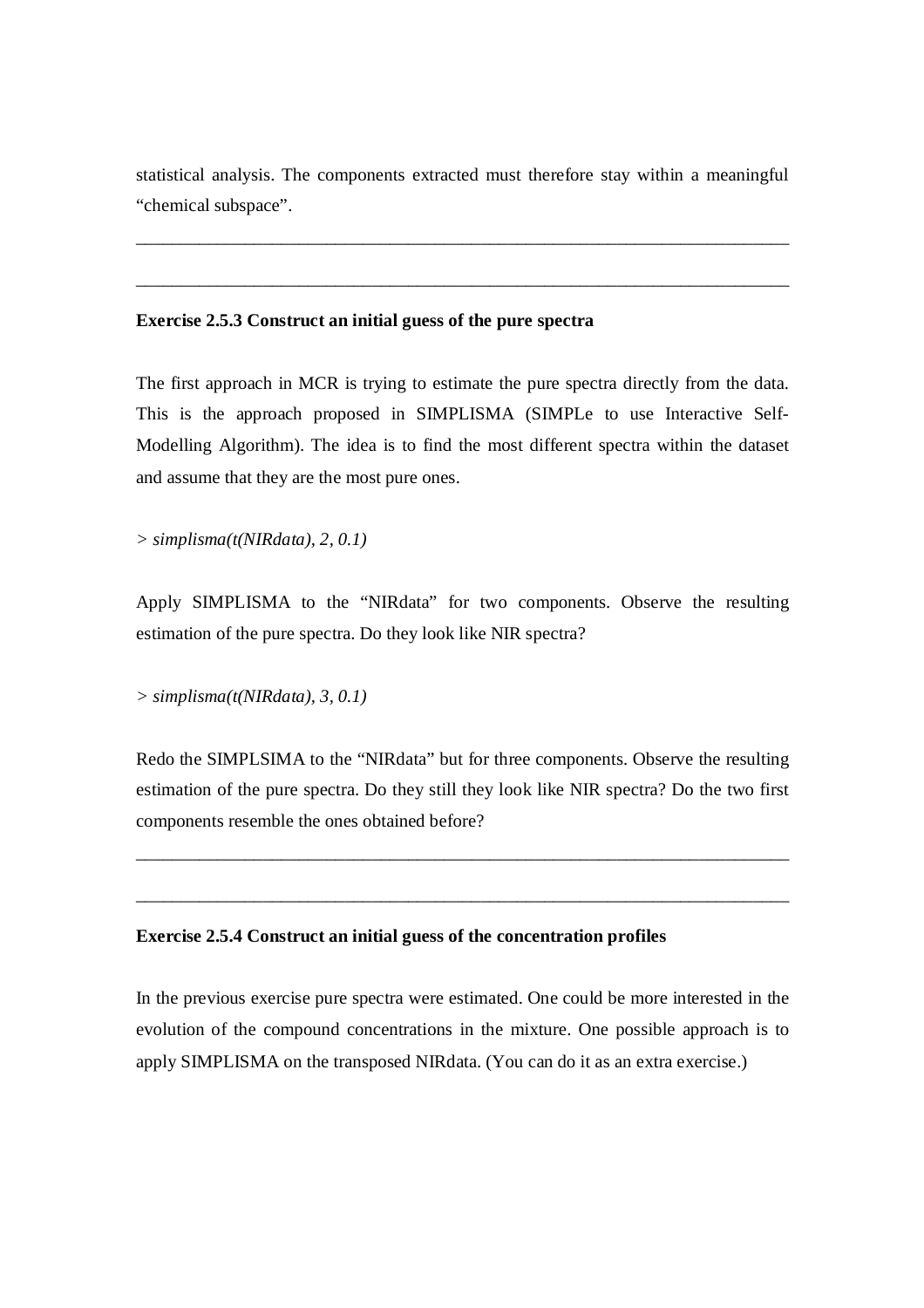A second approach aims to detect and characterize evolution in the data set. This is done using Evolving Factor Analysis (EFA). As previously the calculation can be done using different chemical rank. Apply EFA for 2 and 3 components.

*> efa(NIRdata, nf=2, plot=1) > efa(NIRdata, nf=3, plot=1)*

Can you interpret the results obtained? Does it make sense? How comparable are the two results obtained?

\_\_\_\_\_\_\_\_\_\_\_\_\_\_\_\_\_\_\_\_\_\_\_\_\_\_\_\_\_\_\_\_\_\_\_\_\_\_\_\_\_\_\_\_\_\_\_\_\_\_\_\_\_\_\_\_\_\_\_\_\_\_\_\_\_\_\_\_\_\_\_\_

\_\_\_\_\_\_\_\_\_\_\_\_\_\_\_\_\_\_\_\_\_\_\_\_\_\_\_\_\_\_\_\_\_\_\_\_\_\_\_\_\_\_\_\_\_\_\_\_\_\_\_\_\_\_\_\_\_\_\_\_\_\_\_\_\_\_\_\_\_\_\_\_

## **Exercise 2.5.5 Unconstrained Multivariate Curve Resolution**

The two precedent methods only use explicitly one of the two directions available in the NIRdata: the concentrations or the spectra. The algorithm MCR ALS (Multivariate Curve Resolution by Alternating Least Squares) is using both directions alternatively until it converges to a stable solution.

Use the initial estimates for EFA as initial guess for MCR-ALS. Calculate the best decomposition for 2 and 3 components without constraints.

```
> bla2 <- efa(NIRdata, nf=2)
> test0 <- als(CList=list(bla2$E), PsiList=list(NIRdata), S=matrix(1, nrow=2000,
ncol=2), nonnegC=FALSE, nonnegS=FALSE, normS=2, x=wv)
> matplot(test0$CList[[1]], type="l")
> x11()
> matplot(test0$S, type="l")
> bla3 <- efa(NIRdata, nf=3)
> test1 <- als(CList=list(bla3$E), PsiList=list(NIRdata), S=matrix(1,nrow=2000
,ncol=3), nonnegC=FALSE, nonnegS=FALSE, normS=2, x=wv)
```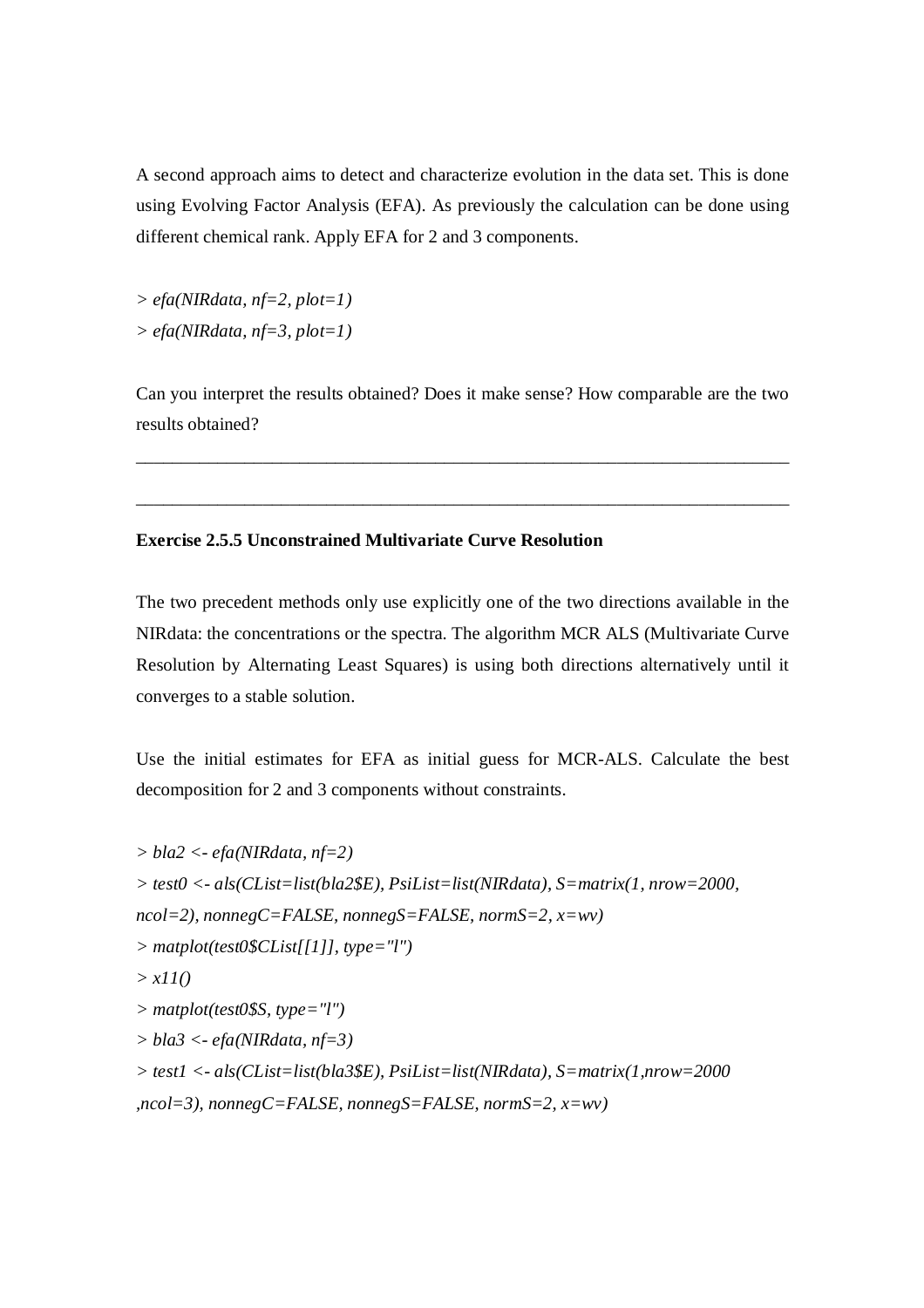*> x11() > matplot(test1\$CList[[1]], type="l") > x11() > matplot(test1\$S, type="l")*

Compare the results first graphically and then using the statistical criterions  $R^2$  and lack of fit (lof). Which solution appears to be the best? What would you conclude about the chemical rank of this data set?

\_\_\_\_\_\_\_\_\_\_\_\_\_\_\_\_\_\_\_\_\_\_\_\_\_\_\_\_\_\_\_\_\_\_\_\_\_\_\_\_\_\_\_\_\_\_\_\_\_\_\_\_\_\_\_\_\_\_\_\_\_\_\_\_\_\_\_\_\_\_\_\_

\_\_\_\_\_\_\_\_\_\_\_\_\_\_\_\_\_\_\_\_\_\_\_\_\_\_\_\_\_\_\_\_\_\_\_\_\_\_\_\_\_\_\_\_\_\_\_\_\_\_\_\_\_\_\_\_\_\_\_\_\_\_\_\_\_\_\_\_\_\_\_\_

## **Exercise 2.5.6 Effect of a wrong initial guess and constrained MCR-ALS**

We will repeat the previous example using different estimates. The calculations produce different results. Let's try using a bad starting point. Load the initial guess IG\_wrong, and use it in MCR-ALS.

```
> test0 <- als(CList=list(IG_wrong), PsiList=list(NIRdata), S=matrix(1,nrow=2000, 
ncol=3), nonnegC=FALSE, nonnegS=FALSE, normS=2, x=wv)
> x11()
> matplot(test0$CList[[1]], type="l")
> x11()
> matplot(test0$S, type="l")
```
What can you conclude about the results?

Now have a look at the initial guess you used.

*> matplot(IG\_wrong, type="l")*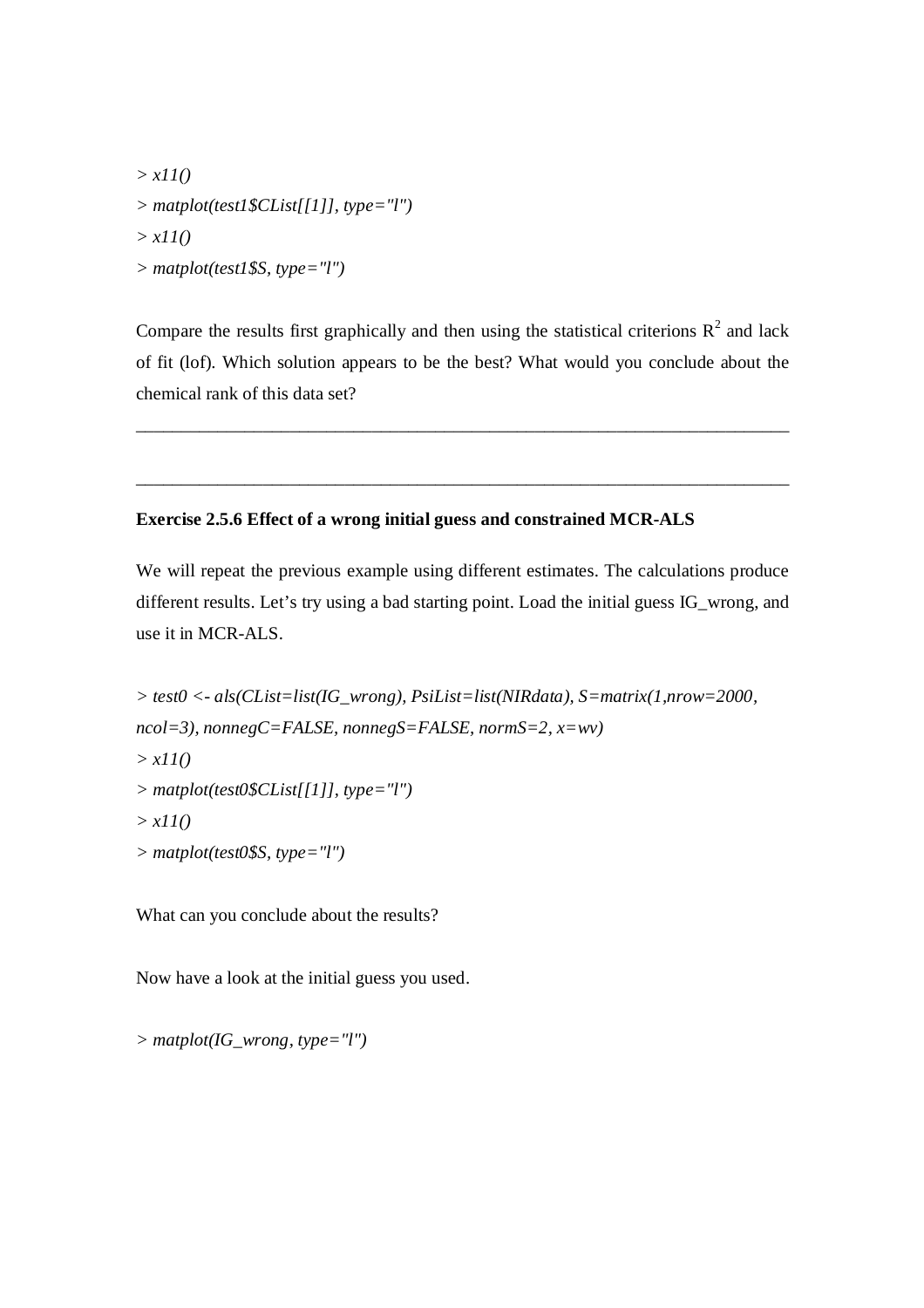As you can see one component is entirely negative, which means that this component is really far from a real chemical contribution. Try now to use again IG\_wrong in MCR-ALS but this time using the non negativity constraint.

*> test1 <- als(CList=list(IG\_wrong), PsiList=list(NIRdata), S=matrix(1,nrow=2000, ncol=3), nonnegC=TRUE, nonnegS=FALSE, normS=2, x=wv) > x11() > matplot(test1\$CList[[1]], type="l") > x11() > matplot(test1\$S, type="l")*

Is the constrained result better than the previous one? How do you explain it?

### **Extra exercise (can be executed as exercise 2.5.7). The intensity ambiguities**

The drawback of the loss of orthogonality (compare to PCA) is that multiple solutions are possible for one data set, i.e. multiple sets of components equally good in terms of statistics but leading to different interpretations.

\_\_\_\_\_\_\_\_\_\_\_\_\_\_\_\_\_\_\_\_\_\_\_\_\_\_\_\_\_\_\_\_\_\_\_\_\_\_\_\_\_\_\_\_\_\_\_\_\_\_\_\_\_\_\_\_\_\_\_\_\_\_\_\_\_\_\_\_\_\_\_\_

\_\_\_\_\_\_\_\_\_\_\_\_\_\_\_\_\_\_\_\_\_\_\_\_\_\_\_\_\_\_\_\_\_\_\_\_\_\_\_\_\_\_\_\_\_\_\_\_\_\_\_\_\_\_\_\_\_\_\_\_\_\_\_\_\_\_\_\_\_\_\_\_

The simplest problem is the called "intensity ambiguities". The interpretation of the results can be troubled by this effect but in most of the case it is easy to detect. Let's multiply the concentration output of the exercise 2.5.5 for three components by a vector [1 5 1].

*> bla3 <- efa(NIRdata, nf=3) > test1 <- als(CList=list(bla3\$E), PsiList=list(NIRdata), S=matrix(1,nrow=2000, ncol=3), nonnegC=FALSE, nonnegS=FALSE, normS=2, x=wv) > C <- test1\$CList[[1]] > C[,2] <- C[,2] \* 5*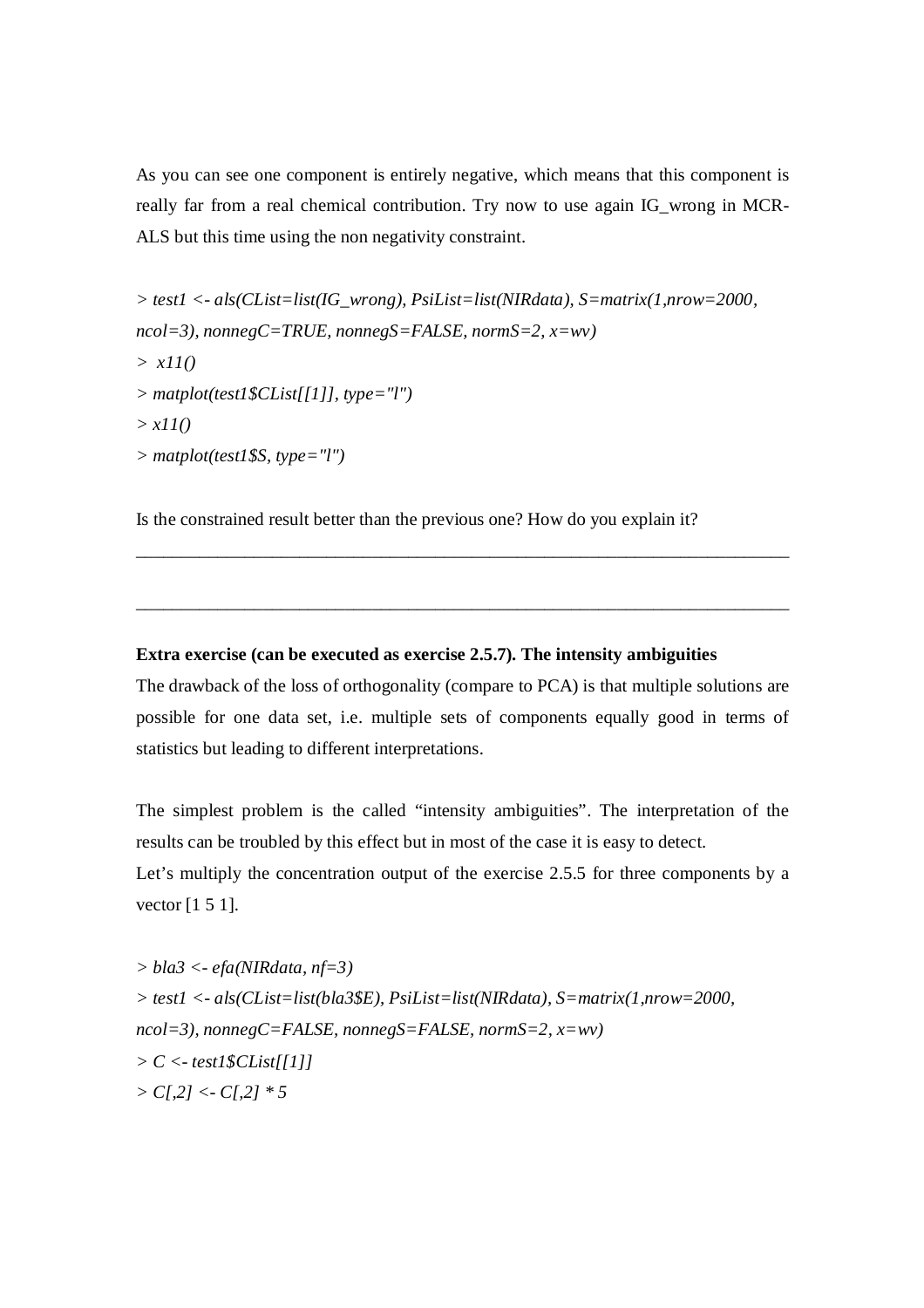*> S <- test1\$S > S[,2] <- S[,2] / 5*

The spectra must be divided by the same vector. The matrix of residuals remains the same i.e. the new model is as good as the previous one (same  $R^2$  and lof).

Now look at the concentration profile. The results look quite different with an higher concentration of one of the compounds. However if you look at the spectra it is easy to detect a scale problem.

*> x11()*  $>$  *matplot(C, type="l") > x11() > matplot(S, type="l")*

## **Extra exercise (can be executed as exercise 2.5.8). The rotation ambiguities**

The second problem is more complex. Instead of multiplying (or dividing) the different components by a scalar, the model is now multiply (or divided) by a rotation matrix. Use the matrix "m\_rotation" to transform the MCR model form the exercise 3.3.1 (with 3 components)

\_\_\_\_\_\_\_\_\_\_\_\_\_\_\_\_\_\_\_\_\_\_\_\_\_\_\_\_\_\_\_\_\_\_\_\_\_\_\_\_\_\_\_\_\_\_\_\_\_\_\_\_\_\_\_\_\_\_\_\_\_\_\_\_\_\_\_\_\_\_\_\_

\_\_\_\_\_\_\_\_\_\_\_\_\_\_\_\_\_\_\_\_\_\_\_\_\_\_\_\_\_\_\_\_\_\_\_\_\_\_\_\_\_\_\_\_\_\_\_\_\_\_\_\_\_\_\_\_\_\_\_\_\_\_\_\_\_\_\_\_\_\_\_\_

```
> bla3 <- efa(NIRdata, nf=3)
> test1 <- als(CList=list(bla3$E), PsiList=list(NIRdata), S=matrix(1,nrow=2000, 
ncol=3), nonnegC=FALSE, nonnegS=FALSE, normS=2, x=wv)
> rot.mat <- matrix(c(0.36,0.48,-0.8,-0.8,0.6,0,0.48,0.64,0.6), ncol=3, nrow=3, 
byrow=TRUE)
> C <- test1$CList[[1]]
> C[,2] <- C[,2] %*% rot.mat
```